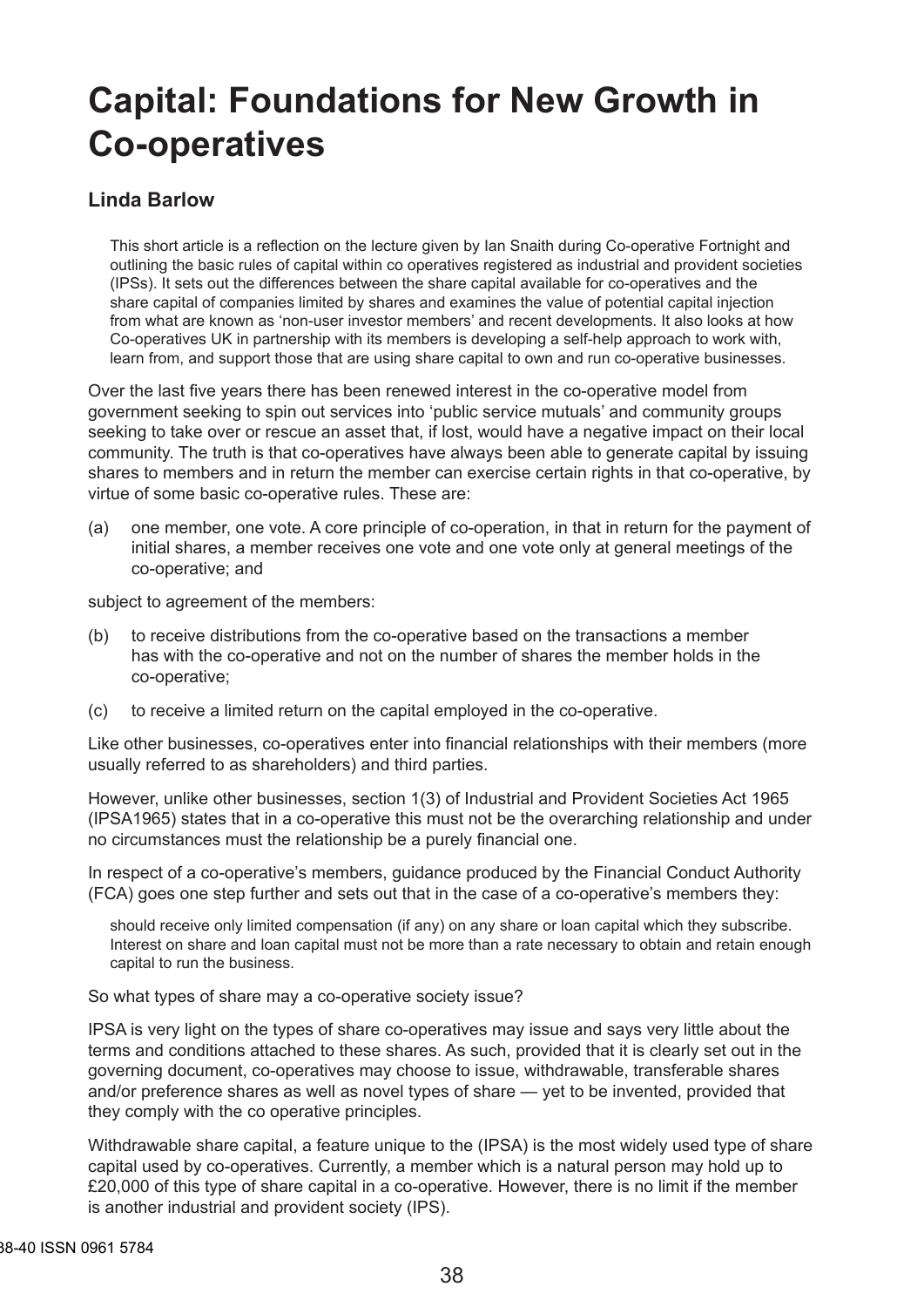Unlike conventional company shares, which can be transferred or sold by shareholders to others at a mutually agreed price based on their personal valuations, withdrawable share capital cannot be transferred between people. Instead, the Law allows shareholders to withdraw their share capital, subject to agreed terms and conditions that protect the co-operative's financial security. Withdrawable share capital is not as heavily regulated by the Financial Services and Markets Act 2000 (FSMA 2000) as transferable share capital in conventional companies. This means that co operative societies enjoy some exemptions from FSMA covering the approval of financial promotions. However, this flexibility means that investors in co-operative societies have less protection as there is no scrutiny of share offer documentation in advance of it being issued.

Withdrawable share capital is proving increasingly popular amongst community activists that wish to raise capital and figures from the Community Shares Unit (CSU) taken from research by Ernst and Young show that since 2009, there have been 131 community share offers compared to 108 initial public share offerings.

# **Room for Manoeuvre – Opening up the Co-operative Capital Base**

It makes sense for a co-operative that is owned and controlled by its members on a one member, one vote basis to operate by stringent rules that prevent members and third parties from gaining too much control purely by reason of the amount of capital s/he or it holds in the co-operative but this can limit the a co-operative's access to capital.

In 2006, the Financial Services Authority (now the FCA) opened up the possibility of permitting a 'Non-User Investor Members' class of membership in co-operatives and societies generally. In short, for the first time a co-operative could choose to admit members who may have an interest in the co operative's activities but whose primary function is to inject capital into the co-operative. However, the choice to admit non-user investor members is balanced by a number of conditions, which are:

- The governing document must still adhere to the basic co-operative rules and include a clear provision on the rights of non-user investor members.
- The rights of non-user investor members do not extend to participating in decisions on the conversion of the co-operative to a limited company but may include participating in decisions on the application of co-operative's surplus and/or electing non-user investor members to the co-operative's governing body.

A number of sponsoring bodies have produced model rules that permit a non-user investor class of member and Co-operatives UK membership classification policy recognises co-operatives with a non-user class of membership provided that this is restricted to 25% or less of the whole membership and, where such members are permitted to hold office, that they comprise a minority of the Board. However, is this enough in order to enable co-operatives to generate the capital they need to be real competitors in the UK economy or are there limits to the business sectors co-operatives can infiltrate due to capital restrictions?

One such restriction is the combination of the limit on shareholdings of withdrawable share capital with the inability of co-operative societies, unlike companies, to issue redeemable transferable shares. This results in a disadvantage for co-operative societies in that they cannot take advantage of substantial injections of capital from individual members, unless that member is also an IPS.

In July this year, following a successful campaign from Co-operatives UK, HM Treasury issued a consultation on its plan to increase the current statutory limit on withdrawable shareholding. The intention is that the current limit, which was set in 1994, will be raised initially to £31,000 but with scope to increase this further for co-operatives that require higher capital input. The government